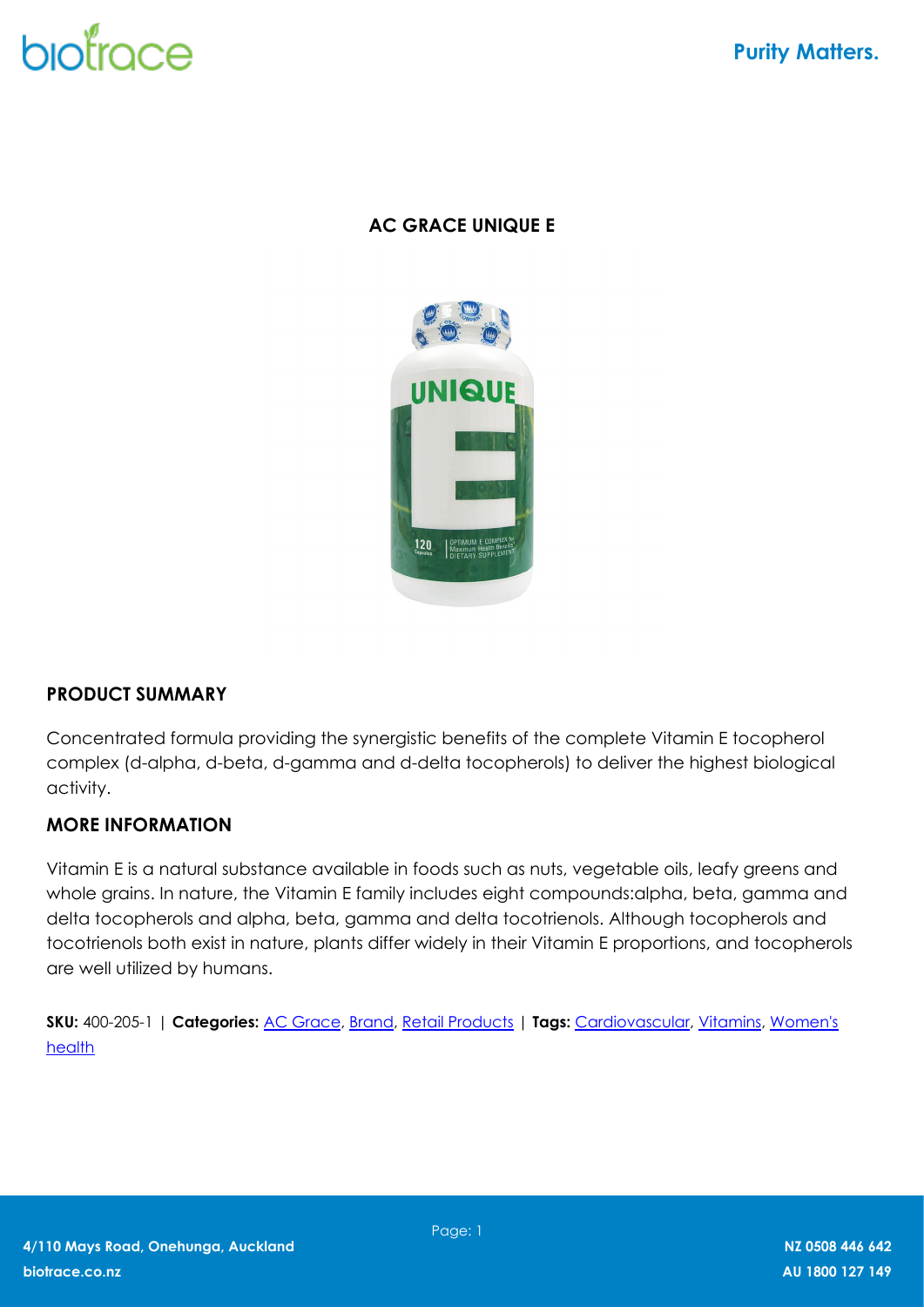## biotrace

**Purity Matters.** 



### **VARIATIONS**

| Image                                                                                                                                                                                                                                                                                                                      | <b>SKU</b>              | Price                        | <b>Stock Status</b> | <b>Description</b> | <b>Size</b> |
|----------------------------------------------------------------------------------------------------------------------------------------------------------------------------------------------------------------------------------------------------------------------------------------------------------------------------|-------------------------|------------------------------|---------------------|--------------------|-------------|
| <b>UNIQUE</b><br>$\begin{array}{r} \textbf{120} \\ \textbf{120} \\ \textbf{120} \end{array} \begin{array}{r} \begin{array}{c} \text{SFTRAM} \text{E} \text{ (0.002)} \\ \text{SFTAR} \text{ (0.001)} \end{array} \end{array}$                                                                                              |                         | \$157.50 inc GST<br>In stock |                     |                    | 120 Caps    |
| <b>UNIQUE</b><br>$ O\rangle$<br>$\begin{bmatrix} 120 \\ \frac{1}{2}20 \end{bmatrix} \begin{bmatrix} 10779.04 & 0.00027 & 0.00027 \\ 0.0004 & 0.00047 & 0.00047 & 0.00047 \\ 0.0004 & 0.00047 & 0.00047 & 0.00047 \\ 0.0004 & 0.00047 & 0.00047 & 0.00047 \\ 0.0004 & 0.00047 & 0.00047 & 0.00047 & 0.00047 \\ 0.0004 & 0.$ | 400-200 \$51.20 inc GST | In stock                     |                     |                    | 30 Caps     |

## **PRODUCT FORMULATION**

|                                                              | <b>Serving Size 1 Capsule</b> |
|--------------------------------------------------------------|-------------------------------|
| Vitamin E                                                    | 400 IU                        |
| (as d-alpha tocopherol)                                      |                               |
| <b>Proprietary Blend</b>                                     | 432 mg                        |
| d-gamma tocopherol, d-delta tocopherol and d-beta tocopherol |                               |
| <b>Other Ingredients:</b> gelatin, glycerin, water           |                               |